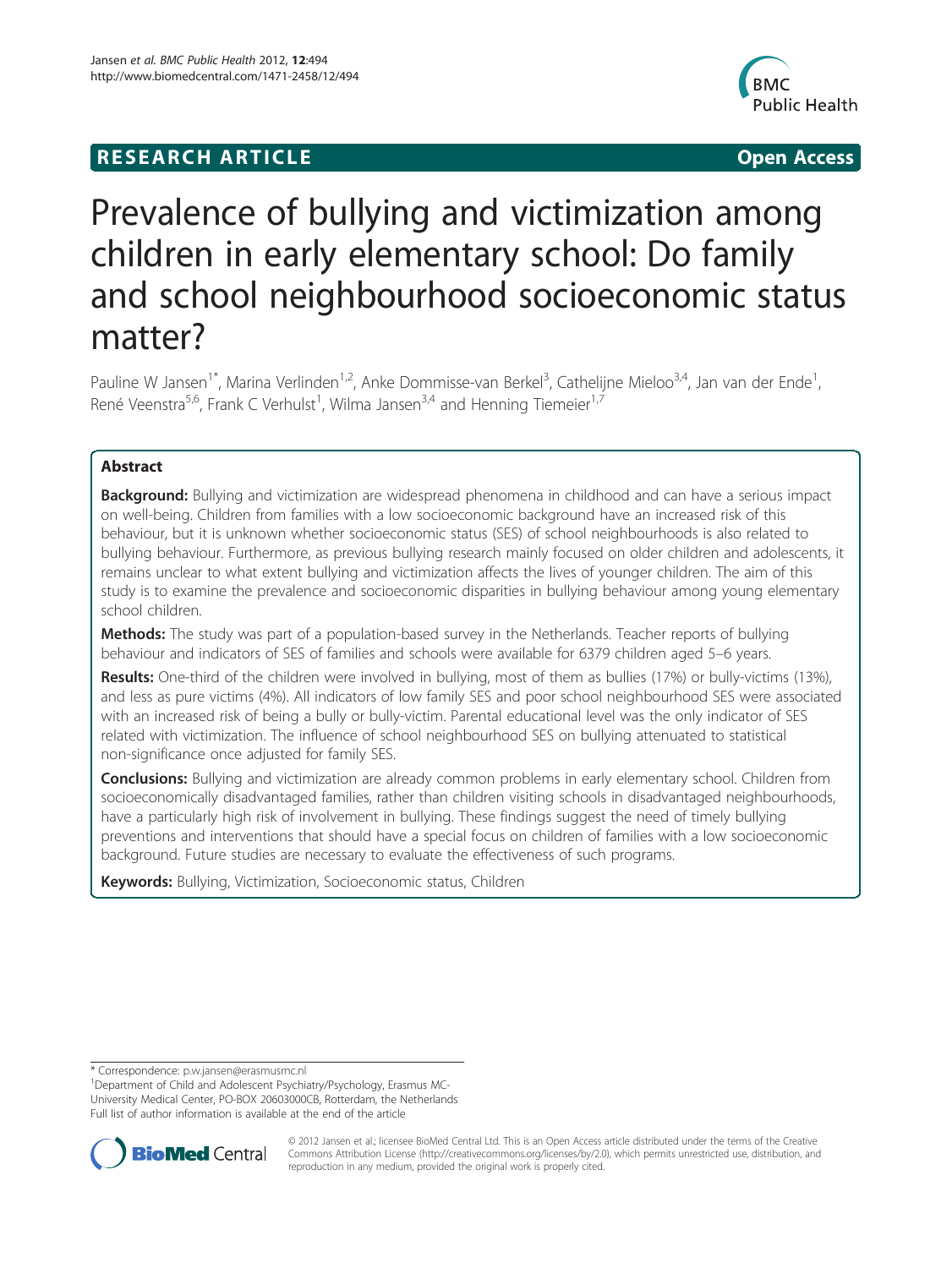## Background

Bullying and victimization are widespread phenomena in childhood and can take several forms, such as name calling, gossiping, exclusion, and hitting or pushing [\[1](#page-8-0)]. Children's involvement in bullying, either as a bully or victim, has a serious impact on their well-being [[2-8](#page-8-0)]. Victims are at increased risk of future poor physical health, low self-esteem, and psychiatric problems, such as anxiety disorders, depression, and psychotic symptoms. Bullies have more behavioural problems and a poorer emotional adjustment later in life. Moreover, victims and bullies tend to perform less well at school than children who are not involved in bullying [\[3,6](#page-8-0)]. Children can also be involved in bullying behaviour both as bully and as victim, and these so-called bully-victims have a particularly high risk of later psychosocial problems [[9,10\]](#page-8-0). These adverse consequences are independent of pre-existing behavioural and emotional problems at the time the bullying and victimization takes place [[2-8](#page-8-0)].

Several prevalence studies indicated that bullying and victimization are a common problem in elementary and secondary school classes [\[3](#page-8-0)-[8,11-14\]](#page-8-0). Large crossnational research, for instance, showed that on average 27% of children in secondary schools were involved in bullying: approximately 13% of the children reported being a victim of bullying, 11% a bully, and 4% a bullyvictim [\[14\]](#page-8-0). In general, boys are more often involved in bullying than girls [\[12-15](#page-8-0)]. In contrast to the abundance of large-scale studies in children in secondary school and higher grades of elementary school, there is little evidence that bullying and victimization already exists among younger children [\[16](#page-8-0)-[20](#page-8-0)]. A few small-scale studies in kindergarten and the first grades of elementary school focused only on victims and reported varying prevalence rates of victimization ranging from 2% to 27% [[16,17,19](#page-8-0)]. Hence, it remains rather unclear to what extent bullying and victimization affects the lives of young children [\[16](#page-8-0)-[20](#page-8-0)].

It is important that children with an increased risk of becoming a bully or victim are identified at a young age so as to facilitate timely prevention of bullying and victimization. Identification is enhanced by knowledge on determinants and predictors of bullying behaviour. Previously, studies on determinants of bullying mainly focused on individual traits of children and on the influence of parenting styles [\[6,21,22](#page-8-0)]. For instance, bullies often have an impulsive and dominant temperament and are frequently exposed to harsh child-rearing practices at home. Recently, considerable attention has been paid to socioeconomic predictors of school bullying. This has led to the postulation that involvement in bullying behaviour might explain part of the socioeconomic disparities in mental health problems [[23\]](#page-8-0). For instance, it has been shown that adolescents from families with a lower socioeconomic status (SES) are more often victimized and face more severe long-term mental health consequences of this victimization as compared to victims from more affluent social backgrounds [[23](#page-8-0)]. Other studies have confirmed that victimization rates were higher among children with a low socioeconomic background as indicated by their parents' low-skill occupations or low educational attainment, lack of material resources, and single parenthood [[19](#page-8-0),[24](#page-8-0)-[28\]](#page-9-0). Like victimization, bullying seems to be socially patterned by parental socioeconomic status as well [\[13](#page-8-0)[,28,29](#page-9-0)]. Besides family SES, school neighbourhood SES might also predict bullying behaviour because characteristics of school neighbourhoods, e.g. crime rates, social support and control, and common norms and values, are likely to influence children's behaviour [[30,31\]](#page-9-0).

The aim of this study is to assess the prevalence of bullying and victimization among young elementary school children and to examine socioeconomic disparities in bullying behaviour. We hypothesize that school neighbourhood SES is associated with bullying behaviour independent of family SES. To improve understanding of bullying, three types of involvement in bullying are studied: victims, bullies, and bully-victims. The present study is embedded in a large population-based sample of 5- and 6-year old children in the second grade of elementary school. Teacher reports of bullying are used as teachers can observe peer interactions during daily school curriculum and, arguably, provide more objective information on bullying behaviour than parents [[32\]](#page-9-0).

## **Methods**

#### Design

Data from the population-based Rotterdam Youth Health Monitor of the Municipal Public Health Service were used. This health surveillance system is part of government approved routine health examinations and monitors the health and well-being of children and youth living in Rotterdam and surrounding areas. The information is used for individual referral and guides youth policies of schools, neighbourhoods, and the municipality. The Medical Ethical Committee EUR/AZR of the Erasmus University/Academic Hospitals approved the use of data obtained by the Municipal Public Health Service for routine monitoring purposes for scientific publications (MEC 168.344/1998/43). The present study is based on data obtained from parental and teacher questionnaires. Parents were informed about the teacher questionnaire and were free to withdraw consent. Active consent is not required by Dutch law.

## Study population

For the present study, we used 2008/2009 survey data of children aged 5–6 years  $(n = 11, 419)$ . The elementary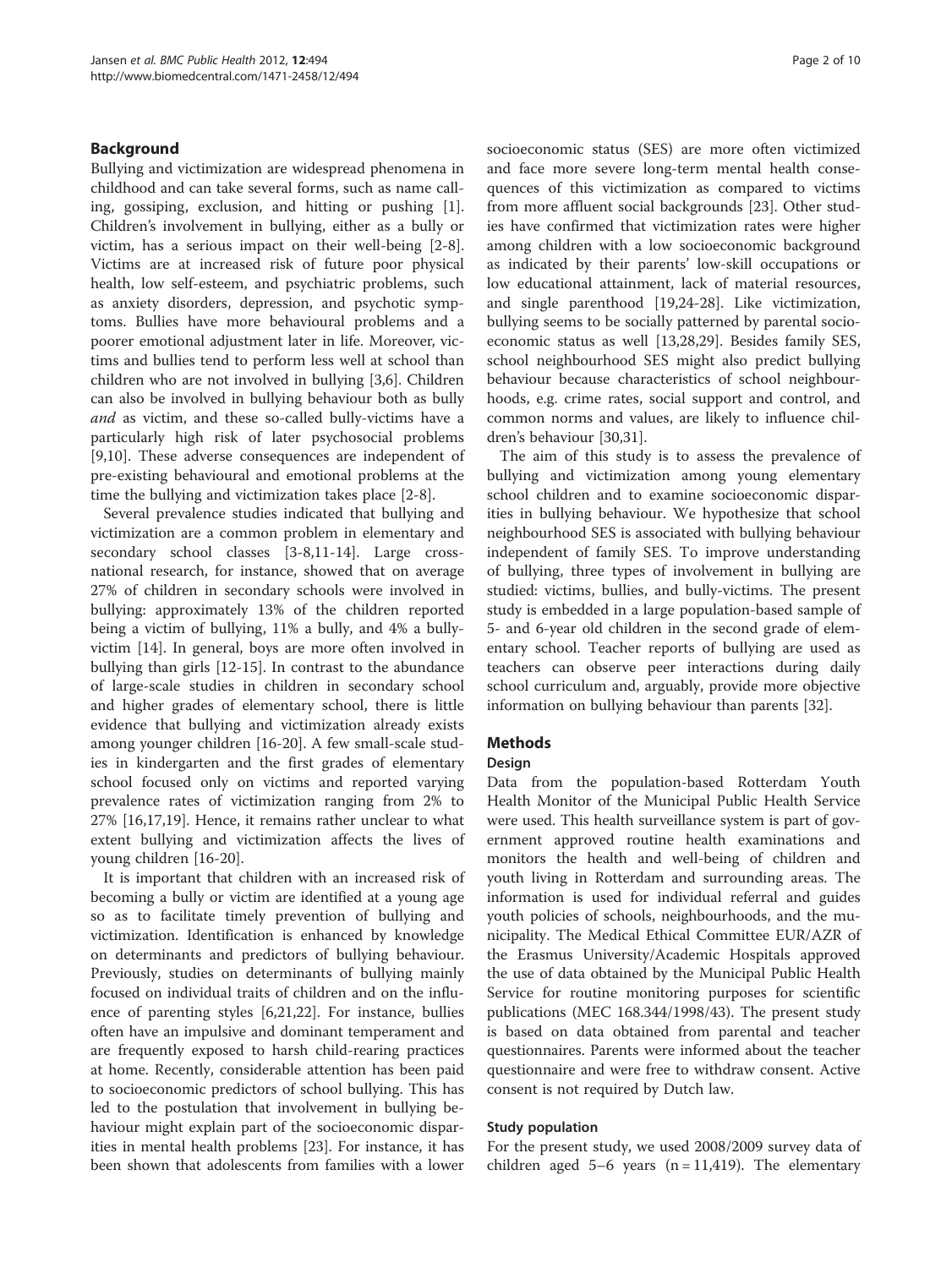school teachers of these children were asked to complete a questionnaire for each child in their class. This resulted in teacher reports of bullying behaviour for 8871 children (response rate 77.7%). Parental questionnaires containing information about indicators of SES were available for 6376 of these children.

## Measures

## Bullying and victimization

Bullying and victimization during the past three months were studied as outcome. The teacher of each elementary school child rated the occurrence of four victimization and four bullying items [\[20](#page-8-0)]. The victimization items assessed 1) "whether a child was physically victimized by other children, for instance by being hit, kicked, pinched, or bitten" (further referred to as physical victimization); 2) "whether a child was verbally victimized, such as being teased, laughed at, or called names" (verbal victimization); 3) "whether a child was excluded by other children" (relational victimization); and 4) "whether belongings of a child were hidden or broken" (material victimization). Bullying was assessed with the perpetration form of these four items, e.g. "Whether a child physically bullied other children". Examples of physical and verbal victimization/ bullying were added to the items, and we provided concrete descriptions of relational and material victimization/ bulling. A pilot study had indicated that teachers thought these examples and descriptions were more helpful for consistent answering of the items than a formal definition of bullying. Each item was rated on a four-point rating scale ranging from "Never or less than once per month" to "More than twice per week". Children with a "Never or less than once per month"-rating on all four bullying and four victimization items were classified as uninvolved children. Children were classified as victims if they experienced any of the four victimization types at least once a month. Likewise, children were classified as bullies if they perpetrated any of the forms of bullying at least once a month. Children meeting the criteria of both bullies and victims were categorized as bully-victims.

## Family socioeconomic status

Information on indicators of family socioeconomic status was assessed by a parental questionnaire and, thus, obtained independently from the teacher questionnaire. The educational level of both parents was considered as an indicator of family SES because education structures income and occupation (economic status), but also reflects non-economic social characteristics, such as general knowledge, problem-solving skills, literacy, and prestige [\[33,34](#page-9-0)]. The highest attained educational level of mothers and fathers was divided into: "Primary education", which typically corresponds to  $\leq 8$  years of education; "Lower vocational training", corresponding to 9–12 years of education; "Intermediate vocational training", equivalent to 13–15 years of education; "Higher vocational training", which corresponds to 16–17 years of education; and "Higher academic education", equivalent to 18 years of education or more [[35\]](#page-9-0). Given that the highest obtained schooling significantly structures occupational levels [\[33](#page-9-0)], we included (un)employment status − instead of occupational level − as an indicator of family SES. Unemployment is generally seen as a strong indicator of low socioeconomic status [[34\]](#page-9-0). Employment status was categorized as "At least one of the parents employed" and "Both parents unemployed". The latter category indicated that none of the parents had paid employment and were comprised of parents who were in the categories of housewife/husband, student, job-seeker, or social security or disability benefit recipient. Proxy indicators of low SES used in this study were a young parental age and single parenthood, which was defined as "parents not living together".

## School neighbourhood socioeconomic status

The SES of school neighbourhoods was determined by linking the school postal code areas with neighbourhood level status scores obtained from the Netherlands Social and Cultural Planning Office [\[36\]](#page-9-0). These status scores are based on educational levels, income, and unemployment rates in neighbourhoods between 2002 and 2006. The status scores reflect standard deviation scores from a nation wide mean of zero and range between −5.5 and 3.3. The mean status score in the study area was −0.41 (100% range: -3.8 to 3.3). Lower scores indicate more social disadvantage. The SES scores of school neighbourhoods were divided into quartiles.

## Confounders and multilevel measures

Child gender, age and national origin were considered as possible confounding factors in the association between SES and bullying behaviour. The national origin of the child was based on country of birth of both parents, as assessed by the parental questionnaire. A child was classified as non-Dutch if one or both parents were born abroad [[37\]](#page-9-0).

## Statistical analyses

The distribution of separate bullying and victimization items was analyzed, stratified by child gender. Differences in prevalence of bullying and victimization items were also presented by educational level of the mother, as maternal education is considered to be one of the strongest socioeconomic markers of child health and behaviour [[38](#page-9-0)]. Differences by gender and by maternal educational level were tested with the  $\chi^2$ -statistic. Based on the separate bullying and victimization items, children were categorized as uninvolved children, victims,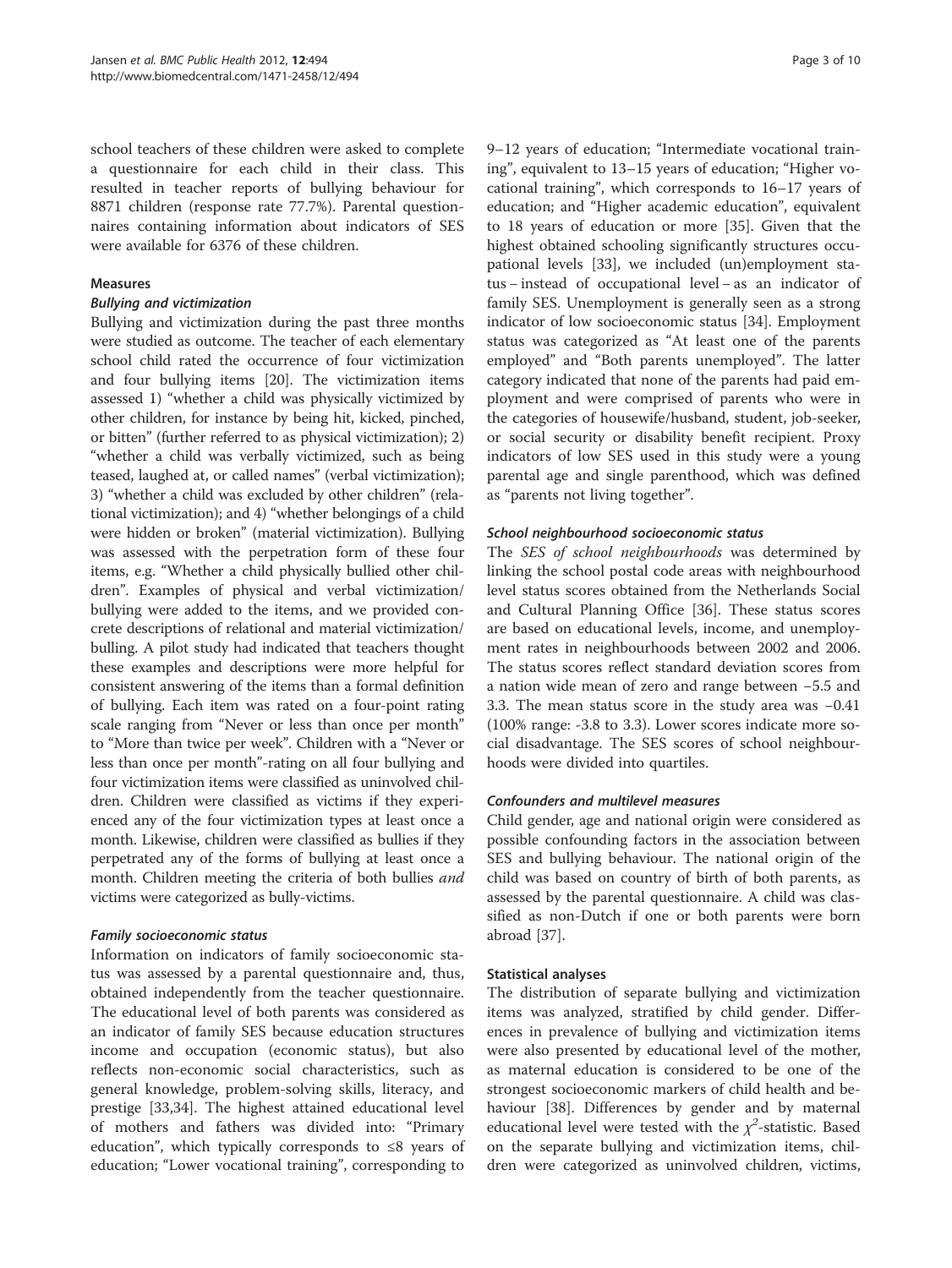bullies, or bully-victims. The relation between SES indicators and involvement in bullying and victimization was examined with multinomial logistic regression analyses. We calculated the odds ratios (ORs) for each of the three categories of involvement in bullying (victim, bully, bully-victim) as compared to uninvolved children (reference group). The association of SES indicators with involvement in bullying and victimization was examined first for each indicator separately. These analyses were adjusted for confounding variables child age, gender, and national origin. Next, to estimate whether family SES and school neighbourhood SES independently contributed to the risk of bullying behaviour, we performed regression analyses including indicators of family SES and school neighbourhood SES in one model. As maternal and paternal education (Spearman's rho = 0.63) and age of mothers and fathers (Pearson's  $r = 0.59$ ) were highly correlated, only maternal education and age were included in the full model. The model was then repeated, including paternal education and age instead of maternal education and age. The effect estimates of the full model include the maternal variables. To obtain a p-value for trend, the analyses were repeated, this time including educational level and school neighbourhood SES as continuous variables. Data was analyzed in a twolevel structure with children clustered within classes because teachers rated bullying and victimization for all children in their class. All variables were analyzed at the individual level, except for school neighbourhood SES, which was included as a class-level variable. In the multivariate analyses, missing values on the SES variables and confounders were dealt with by the full information maximum likelihood (FIML) method in Mplus Version 5 [[39](#page-9-0)]. FIML estimates model parameters and standard errors using all available data while adjusting for the uncertainty associated with missing data [\[40\]](#page-9-0). Analyses were performed using SPSS Version 17.0 [\[41\]](#page-9-0) and Mplus.

## Non-response analysis

The distribution of involvement in bullying and victimization was compared between children with  $(n = 6379)$  and without  $(n = 2492)$  the parental questionnaire available. Children with missing data were more often involved in bullying than children without missing data (42.0% vs. 33.9%,  $p < 0.001$ ). This was reflected in higher percentages of victims (5.4% vs. 4.0%), bullies (18.2% vs. 16.9%), and bully-victims (18.4% vs. 13.1%).

## Results

The study population was composed of 51% boys. More than half of the children had a Dutch background (57%). Most parents had an intermediate vocational training (mothers: 36%; fathers: 32%), which typically corresponds to 13 to 15 years of education. In 13% of the families, neither of the parents had paid employment.

The frequency of various bullying and victimization items is presented in Table [1](#page-4-0). Physical bullying (16%), verbal bullying (22%), and relational bullying (27%) were highly common behaviors in early elementary school. Likewise, physical victimization (8%), verbal victimization (11%), and relational victimization (9%) were also common, although to a slightly lesser degree. Physical, verbal, and material victimization and bullying occurred more often in boys than in girls, while relational victimization and bullying was more prevalent among girls. A rather small percentage of bullying and victimization occurred on a weekly basis, e.g. physical victimization 1%. Additional file [1:](#page-8-0) Table S1 shows a clear socioeconomic gradient (as indicated by the level of education of the mother) for the types of bullying and victimization: physical, verbal, relational and material bullying, and victimization were all more prevalent among children of mothers with a low educational level as compared to children of higher educated mothers.

Based on the eight bullying and victimization items presented in Table [1](#page-4-0), children were classified in four groups: uninvolved children, victims, bullies, and bullyvictims. Figure [1](#page-7-0) shows the distribution of these groups stratified by gender. The majority of children in early elementary school  $(66.1\%, n = 4214)$  were not involved in bullying and victimization. Among those children involved, 4.0% was a victim of bullying  $(n = 252)$ , 16.9% a bully ( $n = 1075$ ), and 13.1% a bully-victim ( $n = 835$ ). Boys were more often bullies  $(p < 0.001)$  or bully-victims  $(p < 0.001)$  than girls were.

Table [2](#page-5-0) shows the association between SES and risk of involvement in bullying and victimization. Indicators of family SES were highly associated with bully and bullyvictim status: single parenthood, young parental age, low educational level of parents, and parental unemployment increased the risk of children being a bully or bullyvictim (see Table [2](#page-5-0)). Of all indicators of family SES, only low educational level of parents was associated with victimization (p-values for trend = 0.01 and 0.02 for maternal and paternal education, respectively). The relationship of school neighbourhood SES with bullying and victimization is also presented in Table [2](#page-5-0). Low school neighbourhood SES increased the risk of being a bully or bully-victim although the latter was only marginally significant (low SES: OR = 1.45, 95% CI: 1.00-2.10).

Finally, the independent effect of family SES and school neighbourhood SES on risk of involvement in bullying behaviour was estimated. Table [3](#page-6-0) shows that, adjusted for family SES, the association between school neighbourhood SES and involvement in bullying was not significant anymore. The ORs for the family SES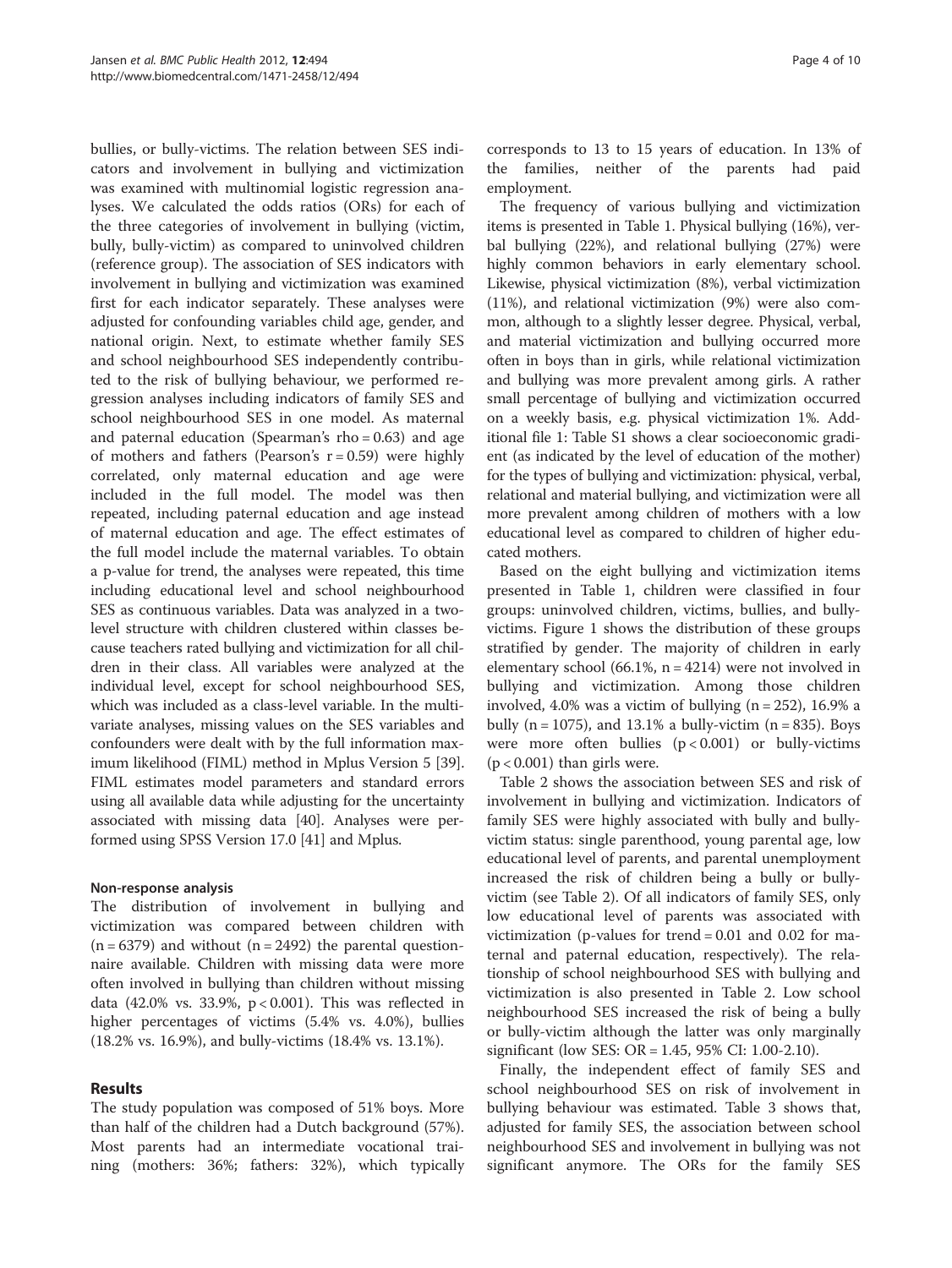|               |       |                    | Percentage based on past 3 months |                     |  |  |
|---------------|-------|--------------------|-----------------------------------|---------------------|--|--|
| Items         |       | Never <sup>#</sup> | Monthly                           | Weekly <sup>§</sup> |  |  |
| Victimization |       |                    |                                   |                     |  |  |
| Physical      | All   | 91.7               | 7.1                               | 1.2                 |  |  |
|               | Boys  | 88.0               | 9.9 <sup>a</sup>                  | 2.1 <sup>b</sup>    |  |  |
|               | Girls | 95.6               | 4.2                               | 0.2                 |  |  |
| Verbal        | All   | 89.4               | 9.2                               | 1.4                 |  |  |
|               | Boys  | 87.5               | 10.8 <sup>a</sup>                 | 1.7 <sup>b</sup>    |  |  |
|               | Girls | 91.5               | 7.4                               | 1.1                 |  |  |
| Relational    | All   | 91.1               | 7.6                               | 1.3                 |  |  |
|               | Boys  | 91.6               | 6.8 <sup>a</sup>                  | 1.6 <sup>b</sup>    |  |  |
|               | Girls | 90.7               | 8.4                               | 0.9                 |  |  |
| Material      | All   | 99.3               | 0.7                               | 0.1                 |  |  |
|               | Boys  | 99.0               | 0.9 <sup>a</sup>                  | 0.1                 |  |  |
|               | Girls | 99.5               | 0.5                               | $\mathbf 0$         |  |  |
| Bullying      |       |                    |                                   |                     |  |  |
| Physical      | All   | 84.1               | 11.3                              | 4.6                 |  |  |
|               | Boys  | 76.6               | 16.1 <sup>a</sup>                 | 7.3 <sup>b</sup>    |  |  |
|               | Girls | 92.0               | 6.3                               | 1.7                 |  |  |
| Verbal        | All   | 77.9               | 16.8                              | 5.3                 |  |  |
|               | Boys  | 73.2               | 19.4 <sup>a</sup>                 | $7.4^{b}$           |  |  |
|               | Girls | 82.9               | 14.0                              | 3.1                 |  |  |
| Relational    | All   | 83.4               | 13.8                              | 2.8                 |  |  |
|               | Boys  | 85.6               | 11.4 <sup>a</sup>                 | 2.9                 |  |  |
|               | Girls | 81.1               | 16.3                              | 2.6                 |  |  |
| Material      | All   | 97.1               | 2.4                               | 0.5                 |  |  |
|               | Boys  | 96.0               | $3.2 * a$                         | 0.9 <sup>b</sup>    |  |  |
|               | Girls | 98.3               | 1.5                               | 0.2                 |  |  |

<span id="page-4-0"></span>Table 1 Prevalence of victimization and bullying for all children and by gender

Notes Table 1: # Never or less than once per month.

<sup>§</sup> The categories of "One to two times per week" and "More than twice per week" were collapsed into the category "Weekly" due to very low prevalences. <sup>a</sup> Prevalence of never vs. monthly or <sup>b</sup> vs. weekly involvement in bullying differs significantly between boys and girls, p < 0.05.

variables were attenuated slightly, but all except parental employment status remained significant predictors of bully or bully-victim status. Again, victimization was only predicted by parental education. Results were approximately the same if paternal age and education were included in this model instead of maternal age and education.

#### **Discussion**

This study showed significant socioeconomic disparities in bullying and victimization in early elementary school: children of lower socioeconomic families had a higher risk of being involved in bullying - either as victim, bully, or bully-victim - than children with a higher socioeconomic

background. Before these socioeconomic disparities can be discussed, it is important to consider the reported prevalence rates first. Our findings suggest that bullying and victimization are relatively common problems in the lowest grades of elementary school with about one third of the children being involved. More specifically, we showed that 4% of the children were victims, whereas many children were involved as bullies (17%) or bully-victims (13%). These prevalence estimates, particularly of bullies and bully-victims, are somewhat higher than previously reported prevalence rates among older children and adolescents in the Netherlands and in other countries [\[14\]](#page-8-0). However, bullying behaviour tends to decline with age [[14](#page-8-0)[,42\]](#page-9-0). Possibly, young children solve peer problems with bully behaviour while children's experiences, increasing assertiveness, and changes in capabilities and social skills might result in more adequate problem solving skills at older ages [\[43](#page-9-0)]. Our finding that bully-victims are highly represented while pure victimship is much less common contrasts with previous research among older children indicating that bully-victims are relatively rare compared with pure victims. It might be that children shift between categories such that young bully-victims become pure victims over time; however, this hypothesis and the possible explanations for such a shift can only be examined in a study with a longitudinal design. Yet, the high prevalence of children classified as bullyvictims at this young age might also reflect general conflicts between children rather than bullying behaviour that is associated with an imbalance of power.

Previous studies among children in kindergarten in Switzerland and the U.K. observed fairly similar patterns of teacher reported bullying and victimization as we did (e.g. bully-victims: 11% and 13%) [[18,20\]](#page-8-0). However, research among young children in the U.S.A. indicated parent reported victimization rates of 23-27% [\[16,17](#page-8-0)]. These percentages are substantially higher than we observed, even when keeping in mind that victimized children in our study were found in two categories, i.e. the victims and the bully-victims. Differences in prevalence could be due to dissimilarities in the definition of victimization, but they might also be explained by the use of other informants, since teachers rate in a different context and with different references than parents [[17,18\]](#page-8-0). On the other hand, a recent study indicated that the prevalence of victimization as reported by teachers or parents was fairly similar [\[44](#page-9-0)]. Another explanation comes from cross-national studies in older children and adolescents indicating that bullying and victimization rates are slightly higher in the USA than in the Netherlands [\[16,17,26](#page-8-0)[,29](#page-9-0)].

#### Socioeconomic disparities in bullying and victimization

The present study showed a strong socioeconomic gradient for different types of bullying and victimization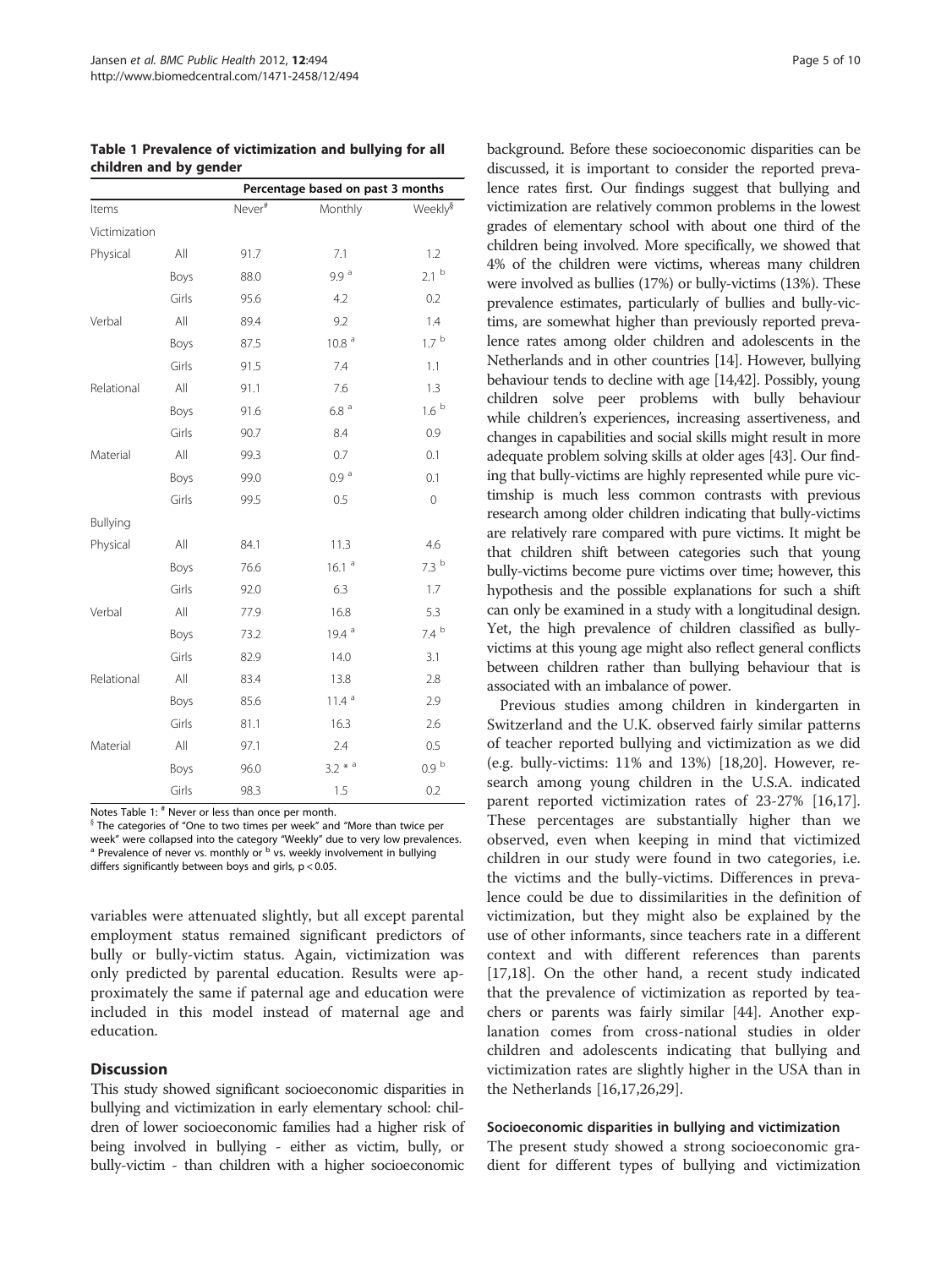|                                           |          | Odds ratios for involvement in bullying and victimization $(95\% - C)$ <sup>#</sup> |                     |                        |                          |  |
|-------------------------------------------|----------|-------------------------------------------------------------------------------------|---------------------|------------------------|--------------------------|--|
|                                           | $N^{\S}$ | Basic model without mutual adjustment for indicators of SES                         |                     |                        |                          |  |
| Indicators of socioeconomic status        |          | Uninvolved $(n = 4214)$                                                             | Victim $(n = 252)$  | Bully ( $n = 1075$ )   | Bully-victim $(n = 835)$ |  |
| Age mother (per 5 year decrease)          | 6161     | Reference                                                                           | $1.09(0.96 - 1.24)$ | $1.06(1.00-1.15)$      | $1.15(1.06-1.25)$        |  |
| Age father (per 5 year decrease)          | 6161     | Reference                                                                           | $1.05(0.94 - 1.17)$ | $1.06(1.00-1.12)$      | $1.15(1.07-1.23)$        |  |
| Single parenthood                         | 6155     | Reference                                                                           | $1.17(0.80-1.72)$   | 1.52 (1.14-1.80)       | 1.35 (1.05-1.74)         |  |
| Educational level mother: Higher academic | 655      | Reference                                                                           | Reference           | Reference              | Reference                |  |
| Higher vocational                         | 1020     |                                                                                     | 1.36 (0.71-2.60)    | $1.06$ $(0.77 - 1.60)$ | 1.32 (0.86-2.02)         |  |
| Intermediate vocational                   | 1952     |                                                                                     | 1.40 (0.76-2.56)    | $1.20(0.90-1.75)$      | 1.56 (1.05-2.33)         |  |
| Lower vocational                          | 1318     |                                                                                     | 1.70 (0.91-3.18)    | 1.30 (0.96-1.94)       | 1.99 (1.31-3.01)         |  |
| Primary education                         | 414      |                                                                                     | 2.23 (1.08-4.64)    | 1.35 (0.92-2.24)       | 2.21 (1.33-3.66)         |  |
| p-value for trend                         |          |                                                                                     | 0.02                | 0.01                   | 0.001                    |  |
| Educational level father: Higher academic | 655      | Reference                                                                           | Reference           | Reference              | Reference                |  |
| Higher vocational                         | 1020     |                                                                                     | 1.06 (0.58-1.94)    | $1.07(0.80-1.43)$      | $1.14(0.77-1.69)$        |  |
| Intermediate vocational                   | 1952     |                                                                                     | 1.37 (0.80-2.35)    | $1.06(0.81 - 1.39)$    | $1.14(0.79-1.65)$        |  |
| Lower vocational                          | 1318     |                                                                                     | $1.81(1.04-3.13)$   | 1.29 (0.98-1.70)       | 1.54 (1.05-2.25)         |  |
| Primary education                         | 414      |                                                                                     | 1.80 (0.87-3.74)    | $1.68(1.16-2.45)$      | 2.00 (1.22-3.25)         |  |
| p-value for trend                         |          |                                                                                     | 0.01                | 0.002                  | 0.008                    |  |
| Employment: At least one parent employed  | 4852     | Reference                                                                           | Reference           | Reference              | Reference                |  |
| Both parents unemployed                   | 745      |                                                                                     | $1.00(0.62 - 1.60)$ | 1.15 (0.89-1.49)       | 1.22 (0.90-1.66)         |  |
| School neighbourhood SES: High            | 1861     | Reference                                                                           | Reference           | Reference              | Reference                |  |
| Mid-high                                  | 1678     |                                                                                     | $0.81(0.58-1.14)$   | 1.00 (0.79-1.28)       | $0.93(0.66 - 1.30)$      |  |
| Mid-low                                   | 1524     |                                                                                     | 1.14 (0.85-1.51)    | $1.10(0.87 - 1.40)$    | $0.95(0.67 - 1.33)$      |  |
| Low                                       | 1313     |                                                                                     | $0.84(0.61 - 1.15)$ | $1.13(0.90-1.43)$      | $1.07(0.74-1.54)$        |  |
| p-value for trend                         |          |                                                                                     | 0.17                | 0.55                   | 0.18                     |  |

#### <span id="page-5-0"></span>Table 2 Effects of socioeconomic determinants on involvement in bullying

Footnotes Table 2:  $*$  Analyses adjusted for child gender, age, and national origin.  $§$  N varies due to missing data in the SES indicators, total n = 6376.

with particularly marked differences in physical, verbal and relational bullying and victimization. Likewise, a strong association between family SES and involvement in bullying was shown: single parenthood, a young age and low educational level of parents were independently associated with the risk of children being bullies or bully-victims, which is in line with few previous studies in older children [[13,](#page-8-0)[28,29](#page-9-0)]. In contrast, being a victim was predicted by only a few indicators of family SES: only low maternal and paternal education was associated with a significant, nearly two-fold increased risk of victimization. Previous studies also found an educational gradient in victim status [\[19,24](#page-8-0)], but associations with other family SES indicators like single parenthood and parental occupation have been reported as well [[19,23,25,26\]](#page-8-0). Results are, however, difficult to compare because the victimized children in our study were found in the victim and bully-victim categories.

The influence of several family socioeconomic characteristics was independent of school neighbourhood SES. Conversely, although greater neighbourhood socioeconomic disadvantage was associated with an increased risk of being a bully or bully-victim, this effect was not independent of family SES. This is in contrast with our empirically based hypothesis that school neighbourhood SES might affect bullying behaviour through various characteristics of school neighbourhoods [[30,31\]](#page-9-0). A possible explanation is that prior intervention efforts and extra attention of teachers in socially disadvantaged neighbourhoods has resulted in a decrease in bullying prevalence in these areas, whereby the association between school neighbourhood SES and bullying has disappeared. It might also be that school neighbourhoods become more important when children are somewhat older. Our findings are, however, consistent with epidemiological research on other outcomes than bullying and victimization, suggesting that the effects of individual level SES might be stronger than neighbourhood SES effects [[45\]](#page-9-0).

Low socioeconomic background of families might have influenced children's involvement in bullying and victimization in several ways. Parental educational level reflects intellectual resources, general and specific knowledge, norms and values, literacy, and problem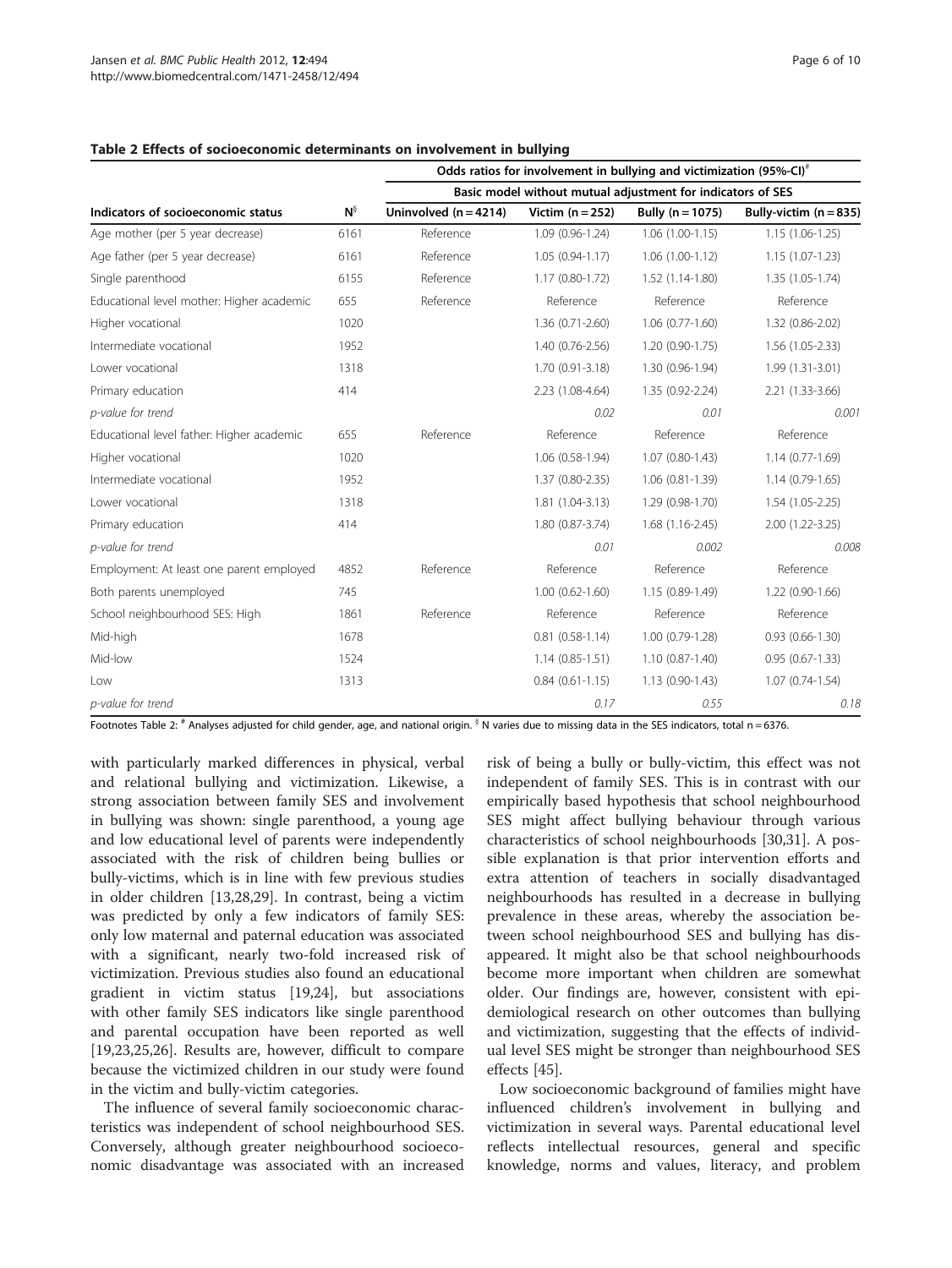|                                           |      | Fully adjusted odds ratios for involvement in bullying and victimization (95%-CI) <sup>#</sup><br>Model with mutual adjustment for indicators of SES |                              |                              |                                    |  |
|-------------------------------------------|------|------------------------------------------------------------------------------------------------------------------------------------------------------|------------------------------|------------------------------|------------------------------------|--|
|                                           |      |                                                                                                                                                      |                              |                              |                                    |  |
| Indicators of socioeconomic status        | N    | <b>Uninvolved</b><br>$(n = 4214)$                                                                                                                    | <b>Victim</b><br>$(n = 252)$ | <b>Bully</b><br>$(n = 1075)$ | <b>Bully-victim</b><br>$(n = 835)$ |  |
| Age mother (per 5 year decrease)          | 6161 | Reference                                                                                                                                            | 1.12 (0.99-1.26)             | $1.10(1.03-1.18)$            | 1.18 (1.08-1.28)                   |  |
| Age father (per 5 year decrease)          | 5825 | Reference                                                                                                                                            | $1.07(0.96 - 1.19)$          | $1.07(1.01 - 1.13)$          | $1.15(1.07-1.24)$                  |  |
| Single parenthood                         | 6155 | Reference                                                                                                                                            | 1.23 (0.89-1.70)             | 1.69 (1.41-2.02)             | 1.58 (1.27-1.95)                   |  |
| Educational level mother: Higher academic | 655  | Reference                                                                                                                                            | Reference                    | Reference                    | Reference                          |  |
| Higher vocational                         | 1020 |                                                                                                                                                      | 1.20 (0.60-2.38)             | $1.12(0.81 - 1.54)$          | 1.33 (0.86-2.04)                   |  |
| Intermediate vocational                   | 1952 |                                                                                                                                                      | $1.22(0.65 - 2.32)$          | 1.38 (1.03-1.85)             | 1.60 (1.07-2.40)                   |  |
| Lower vocational                          | 1318 |                                                                                                                                                      | 1.48 (0.76-2.88)             | $1.51(1.11-2.06)$            | 1.98 (1.29-3.02)                   |  |
| Primary education                         | 414  |                                                                                                                                                      | 2.05 (0.97-5.25)             | 1.56 (1.06-2.31)             | 2.18 (1.31-3.63)                   |  |
| p-value for trend                         |      |                                                                                                                                                      | 0.02                         | 0.01                         | 0.001                              |  |
| Educational level father: Higher academic | 837  | Reference                                                                                                                                            | Reference                    | Reference                    | Reference                          |  |
| Higher vocational                         | 963  |                                                                                                                                                      | $1.11(0.60 - 2.06)$          | 1.08 (0.79-1.47)             | 1.15 (0.78-1.69)                   |  |
| Intermediate vocational                   | 1613 |                                                                                                                                                      | $1.45(0.83 - 2.53)$          | 1.12 (0.84-1.49)             | $1.13(0.79-1.62)$                  |  |
| Lower vocational                          | 1250 |                                                                                                                                                      | $1.85(1.05-3.25)$            | 1.41 (1.05-1.90)             | 1.51 (1.03-2.19)                   |  |
| Primary education                         | 352  |                                                                                                                                                      | 1.82 (0.87-3.79)             | 1.90 (1.30-2.79)             | 1.99 (1.23-3.20)                   |  |
| p-value for trend                         |      |                                                                                                                                                      | 0.01                         | 0.002                        | 0.008                              |  |
| Employment: At least one parent employed  | 4852 | Reference                                                                                                                                            | Reference                    | Reference                    | Reference                          |  |
| Both parents unemployed                   | 745  |                                                                                                                                                      | $1.17(0.78-1.74)$            | 1.61 (1.29-2.00)             | 1.57 (1.21-2.04)                   |  |
| School neighbourhood SES: High            | 1861 | Reference                                                                                                                                            | Reference                    | Reference                    | Reference                          |  |
| Mid-high                                  | 1678 |                                                                                                                                                      | $0.77(0.56 - 1.07)$          | 1.24 (0.96-1.59)             | $1.10(0.77 - 1.57)$                |  |
| Mid-low                                   | 1524 |                                                                                                                                                      | $0.98(0.67 - 1.44)$          | 1.29 (1.00-1.67)             | $1.14(0.79-1.64)$                  |  |
| Low                                       | 1313 |                                                                                                                                                      | $0.86(0.59-1.24)$            | 1.49 (1.14-1.93)             | 1.45 (1.00-2.10)                   |  |
| p-value for trend                         |      |                                                                                                                                                      | 0.17                         | 0.55                         | 0.18                               |  |

#### <span id="page-6-0"></span>Table 3 Effects of socioeconomic determinants on involvement in bullying with mutual adjustment for other socioeconomic determinants

Footnotes Table 3: # Analyses include child gender, age, national origin, and all SES-indicators, except age and education of fathers. ORs of paternal variables are derived by repeating the analysis including paternal and excluding maternal age and education.

solving skills [[33](#page-9-0),[46](#page-9-0)], all aspects that could be related to child raising behaviour and, consequently, to children's development of social skills and coping strategies. Additionally, it has been shown that children of loweducated parents watch more television than children of high-educated parents [[47](#page-9-0),[48](#page-9-0)]. Possibly, exposure to violent television programs might stimulate bullying and peer aggression [[49\]](#page-9-0). The association between single parenthood and the risk of children being a bully or bully-victim could be explained by less time for parentchildren interaction. This could result in reduced parental control of children's behaviour and limited time for parents to talk about the problems a child encounters in daily life, such as difficulties in peer relations. Alternatively, the effect of single parenthood could be accounted for by the stress inherent to a situation of broken families. Stress and parental well-being are known to have adverse influences on children's behaviors in multiple ways [[50\]](#page-9-0). Regarding employment status, we

showed that children of whom both parents are unemployed were more likely to be a bully or bully-victim. This effect was explained by other SES indicators suggesting that parental unemployment is associated with children's bullying behaviour through its relation with low educational level, single parenthood, and disadvantaged school neighbourhoods.

## Strengths and limitations

The present study was strengthened by its populationbased design, large sample size, and the use of several socioeconomic indicators to conceptualize the multiple dimensions of SES [\[46,51](#page-9-0)]. Moreover, the multilevel models accounted for intra-class correlation arising from the fact that teachers reported bullying behaviour for all children in their classroom, and that children within the same class are more alike than children from different classes [[31\]](#page-9-0). Limitations of this study include the use of a single informant of bullying and victimization. In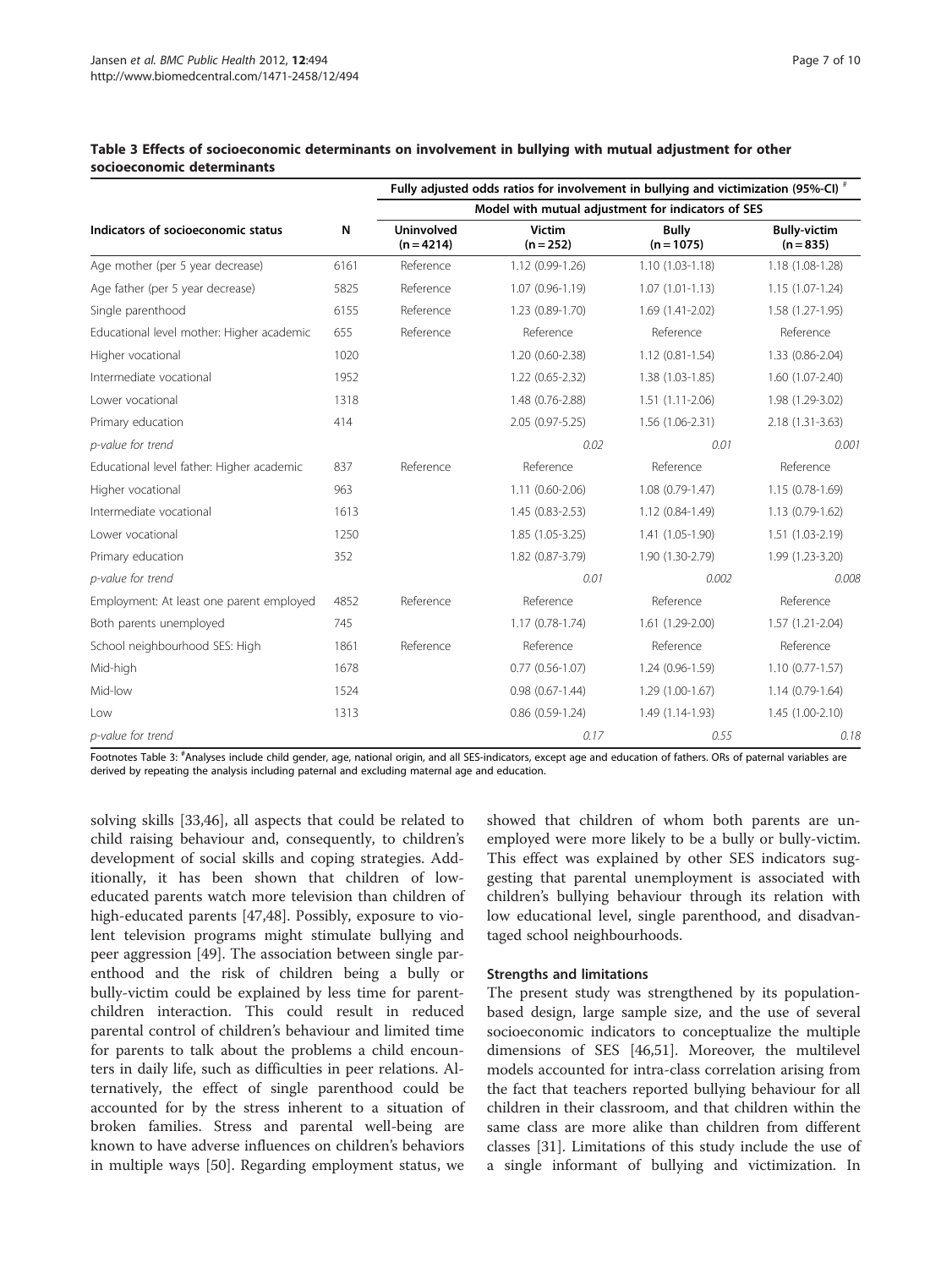

<span id="page-7-0"></span>

principle, a teacher's bias against children of lower socioeconomic backgrounds can affect ratings [\[52](#page-9-0)]. Multiple informants could also generate more accurate data on less overt bullying behaviours such as relational bullying [[53\]](#page-9-0). Moreover, although we aimed to reduce teacher's subjective opinions by providing examples and concrete descriptions of the different bulling and victimization types, the degree of agreement between teachers' ratings is not known, as we did not assess inter-rater reliability. Furthermore, although bullying is a persistent process, a one-time measurement may coincide with some uncertainty due to changes in children's behaviour and class composition over time. Another limitation of our study was that the non-response analyses indicated that the lack of information on SES was not completely random. Finally, we lacked possibilities to examine mechanisms explaining the association between SES and bullying behaviour at schools. Future studies should investigate the role of family and school influences, such as norms and values, and prevalence of vandalism.

## Implications

Our population-based study assessed prevalence of bullying and victimization among children in the first grades of elementary schools. This provides scholars and public health practitioners information on the prevalence of an important social behaviour that is a risk factor for later behavioural and emotional problems [[2-8](#page-8-0)]. Considering the incessant nature of bullying and reports showing that by middle school both bully and victim roles are rather stable [[54\]](#page-9-0), the high prevalence of bullying and victimization shown in this study suggests the need of prevention and intervention programs at the start of elementary school. Our findings provide insight into which forms of bullying are common at this age, which is essential for tailored-made interventions targeting the most prevailing forms of bullying behaviour.

Physical and verbal bullying was widespread; these overt behaviours can easily be recognized and are a possible target of intervention by school teachers. However, relational bullying was also a common behaviour that can be missed more easily. Therefore, it is important that teachers in early elementary school are made aware that relational bullying is a common behaviour in their class room, especially among girls. We also showed that children of families with a low socioeconomic background have a particularly high risk of involvement in bullying. The socioeconomic inequalities were not restricted to a specific type of bullying behaviour but were found in all forms of bullying and victimization. These findings should be taken into account in the development of bullying prevention or intervention programs as targeted programs may be more effective when actions are directed at the most prevailing forms of bullying and at the susceptible group of children. It might be worthwhile to teach children with a low socioeconomic background certain social skills and strategies to cope with peer problems and bullying situations. Possibly, children from families with a low SES do not learn such skills from their parents. The effectiveness of such intervention strategies and of general bullying interventions among young children in early elementary school should be monitored in future research.

## Conclusions

From previous research, it is known that bullying and victimization are widespread phenomena in secondary school and higher grades of elementary school. The present study adds to this literature by demonstrating that bullying behaviour is already a common problem in early elementary school. Children from socioeconomically disadvantaged families have an increased risk of being involved in bullying, especially as a bully or bullyvictim. Our findings suggest the need of timely bullying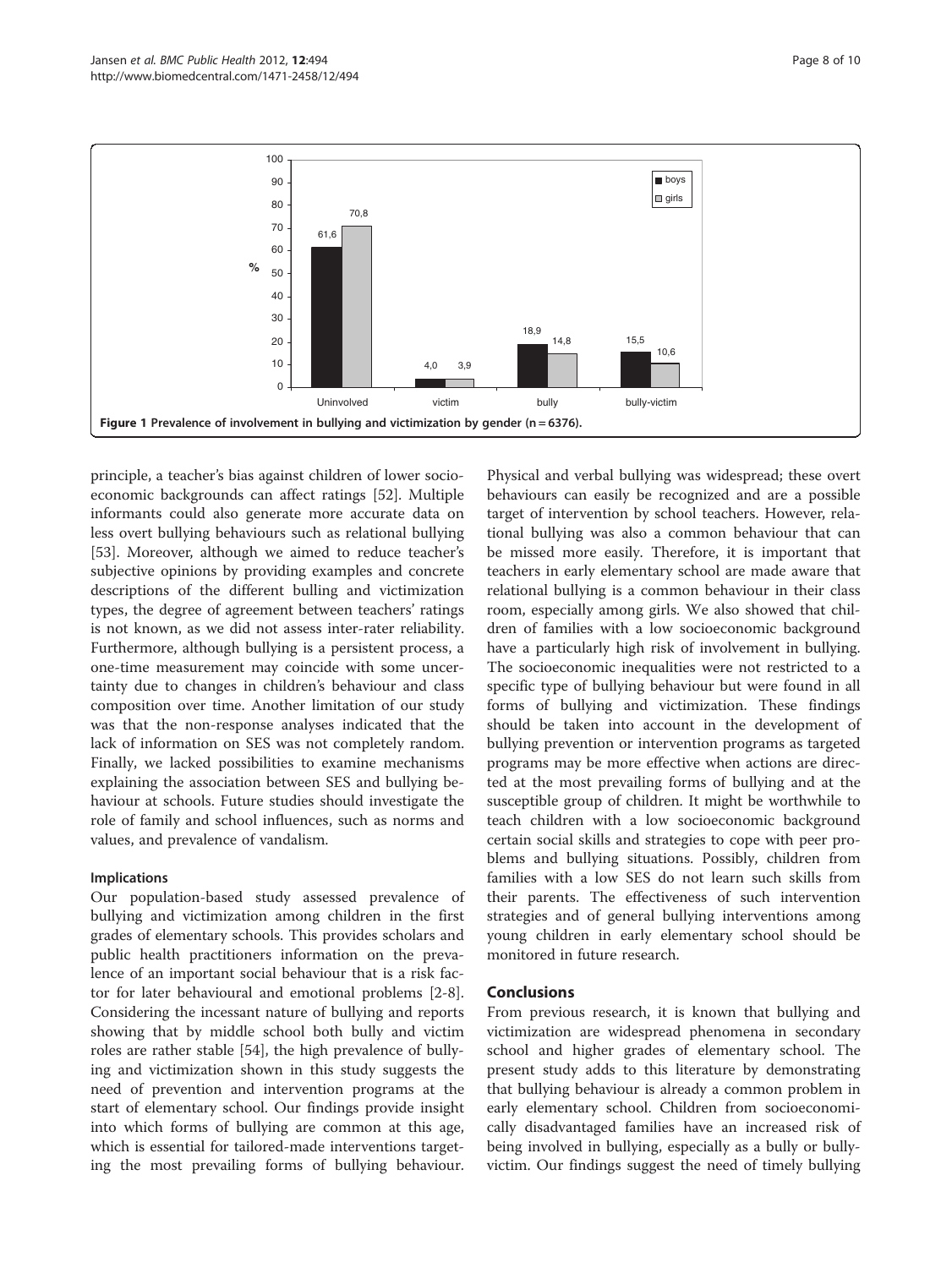<span id="page-8-0"></span>preventions and interventions that should already be implemented at the start of elementary school. These programs should have a special focus on at-risk children of families with a low socioeconomic background. Future studies are necessary to evaluate the effectiveness of such programs.

## Additional file

[Additional file 1: Table S1.](http://www.biomedcentral.com/content/supplementary/1471-2458-12-494-S1.docx) Prevalence of victimization and bullying by educational level of the mother.

#### **Abbreviations**

SES: Socioeconomic status; OR: Odds ratio; FIML: Full information maximum likelihood.

#### Competing interests

The authors declare that they have no competing interests.

#### Authors' contributions

PWJ conceptualized the study, performed statistical analyses and drafted the manuscript. MV, ADB and CM made substantial contributions to the acquisition and interpretation of the data. JE contributed to the design of the study and supervised the statistical analyses. RV, FCV and WJ made substantial contributions to the conception and design of the study. WJ was also involved in the interpretation of the data. HT made a substantial contribution to the conception and design of the study, interpretation of the data and supervised the drafting of the manuscript. All authors critically revised the manuscript and approved the final version of the manuscript.

#### Acknowledgements

We would like to express our thanks to Kim van Driel and Barbara Flunkert, who helped linking data on schools and neighbourhood socioeconomic level. This study was made possible by grant 602 from the Sophia Foundation for Medical Research SSWO. HT was supported by a VIDI grant (017.106.370) from the Netherlands Organization for Scientific Research (NWO – ZonMW).

#### Author details

<sup>1</sup>Department of Child and Adolescent Psychiatry/Psychology, Erasmus MC-University Medical Center, PO-BOX 20603000CB, Rotterdam, the Netherlands. <sup>2</sup>The Generation R Study Group, Erasmus MC-University Medical Center, Rotterdam, the Netherlands. <sup>3</sup> Municipal Public Health Service Rotterdam Rijnmond, Rotterdam, the Netherlands. <sup>4</sup>Department of Public Health, Erasmus MC-University Medical Center, Rotterdam, the Netherlands. 5 Department of Sociology, University of Groningen, Groningen, the Netherlands. <sup>6</sup>Department of Psychology, University of Turku, Turku, Finland.<br><sup>7</sup>Department of Epidemialogy, Framus MC University Modical Conter <sup>7</sup> Department of Epidemiology, Erasmus MC-University Medical Center, Rotterdam, the Netherlands.

#### Received: 23 September 2011 Accepted: 15 June 2012 Published: 2 July 2012

#### References

- Olweus D: Bullying at school: What we know and what we can do. Malden, MA: Blackwell; 1993.
- 2. Arseneault L, Milne BJ, Taylor A, Adams F, Delgado K, Caspi A, Moffitt TE: Being bullied as an environmentally mediated contributing factor to children's internalizing problems: a study of twins discordant for victimization. Arch Pediatr Adolesc Med 2008, 162(2):145–150.
- 3. Arseneault L, Walsh E, Trzesniewski K, Newcombe R, Caspi A, Moffitt TE: Bullying victimization uniquely contributes to adjustment problems in young children: a nationally representative cohort study. Pediatrics 2006, 118(1):130–138.
- 4. Bond L, Carlin JB, Thomas L, Rubin K, Patton G: Does bullying cause emotional problems? A prospective study of young teenagers. Bmj 2001, 323(7311):480–484.
- 5. Fekkes M, Pijpers FI, Fredriks AM, Vogels T, Verloove-Vanhorick SP: Do bullied children get ill, or do ill children get bullied? A prospective cohort study on the relationship between bullying and health-related symptoms. Pediatrics 2006, 117(5):1568-1574.
- 6. Griffin R, Gross A: Childhood bullying: current empirical findings and future directions for research. Aggress Violent Beh 2004, 9:379–400.
- 7. Kim YS, Leventhal BL, Koh YJ, Hubbard A, Boyce WT: School bullying and youth violence: causes or consequences of psychopathologic behavior? Arch Gen Psychiat 2006, 63(9):1035–1041.
- 8. Schreier A, Wolke D, Thomas K, Horwood J, Hollis C, Gunnell D, Lewis G, Thompson A, Zammit S, Duffy L, Salvi G, Harrison G: Prospective study of peer victimization in childhood and psychotic symptoms in a nonclinical population at age 12 years. Arch Gen Psychiat 2009, 66(5):527–536.
- 9. Juvonen J, Graham S, Schuster MA: Bullying among young adolescents: the strong, the weak, and the troubled. Pediatrics 2003, 112(6 Pt 1):1231–1237.
- 10. Kumpulainen K, Rasanen E: Children involved in bullying at elementary school age: their psychiatric symptoms and deviance in adolescence. An epidemiological sample. Child Abuse Neglect 2000, 24(12):1567–1577.
- 11. Kumpulainen K, Rasanen E, Henttonen I: Children involved in bullying: psychological disturbance and the persistence of the involvement. Child Abuse Neglect 1999, 23(12):1253-1262.
- 12. Wolke D, Woods S, Bloomfield L, Karstadt L: The association between direct and relational bullying and behaviour problems among primary school children. J Child Psychol Psychiatry 2000, 41(8):989–1002.
- 13. Wolke D, Woods S, Stanford K, Schulz H: Bullying and victimization of primary school children in England and Germany: prevalence and school factors. Brit J Dev Psychol 2001, 92:673–696.
- 14. Craig W, Harel-Fisch Y, Fogel-Grinvald H, Dostaler S, Hetland J, Simons-Morton B, Molcho M, de Mato MG, Overpeck M, Due P, Pickett W, Injuries Prevention Focus Group, HBSC Bullying Writing Group: A cross-national profile of bullying and victimization among adolescents in 40 countries. Int J Public Health 2009, 54(Suppl 2):216–224.
- 15. Fekkes M, Pijpers FI, Verloove-Vanhorick SP: Bullying: who does what, when and where? Involvement of children, teachers and parents in bullying behavior. Health Educ Res 2005, 20(1):81-91.
- 16. Hanish LD, Eisenberg N, Fabes RA, Spinrad TL, Ryan P, Schmidt S: The expression and regulation of negative emotions: risk factors for young children's peer victimization. Dev Psychopathol 2004, 16(2):335–353.
- 17. Kochenderfer B, Ladd G: Peer Victimization: manifestations and relations to school adjustment in kindergarten. J School Psychol 1996, 34(3):267–283.
- 18. Monks C, Smith P, Swettenham J: Aggressors, victims, and defenders in preschool: peer, self and teacher reports. Merrill-Palmer Quart 2003, 49(4):453–469.
- 19. Nordhagen R, Nielsen A, Stigum H, Kohler L: Parental reported bullying among Nordic children: a population-based study. Child Care Health Dev 2005, 31(6):693–701.
- 20. Perren S, Alsaker FD: Social behavior and peer relationships of victims, bully-victims, and bullies in kindergarten. J Child Psychol Psychiatry 2006, 47(1):45–57.
- 21. Eisenberg M, Aalsma M: Bullying and peer victimization: position paper of the society for adolescent medicine. J Adolesc Health 2005, 36:88-91.
- 22. Smith P: Bullying: recent developments. Child Adolesc Mental Health 2004, 9(3):98–103.
- 23. Due P, Damsgaard MT, Lund R, Holstein BE: Is bullying equally harmful for rich and poor children?: a study of bullying and depression from age 15 to 27. Eur J Public Health 2009, 19(5):464–469.
- 24. Analitis F, Velderman MK, Ravens-Sieberer U, Detmar S, Erhart M, Herdman M, Berra S, Alonso J, Rajmil L, European Kidscreen G: Being bullied: associated factors in children and adolescents 8 to 18 years old in 11 European countries. Pediatrics 2009, 123(2):569–577.
- 25. Due P, Lynch J, Holstein B, Modvig J: Socioeconomic health inequalities among a nationally representative sample of Danish adolescents: the role of different types of social relations. J Epidemiol Community Health 2003, 57(9):692–698.
- 26. Due P, Merlo J, Harel-Fisch Y, Damsgaard MT, Holstein BE, Hetland J, Currie C, Gabhainn SN, de Matos MG, Lynch J: Socioeconomic inequality in exposure to bullying during adolescence: a comparative, cross-sectional, multilevel study in 35 countries. Am J Public Health 2009, 99(5):907–914.